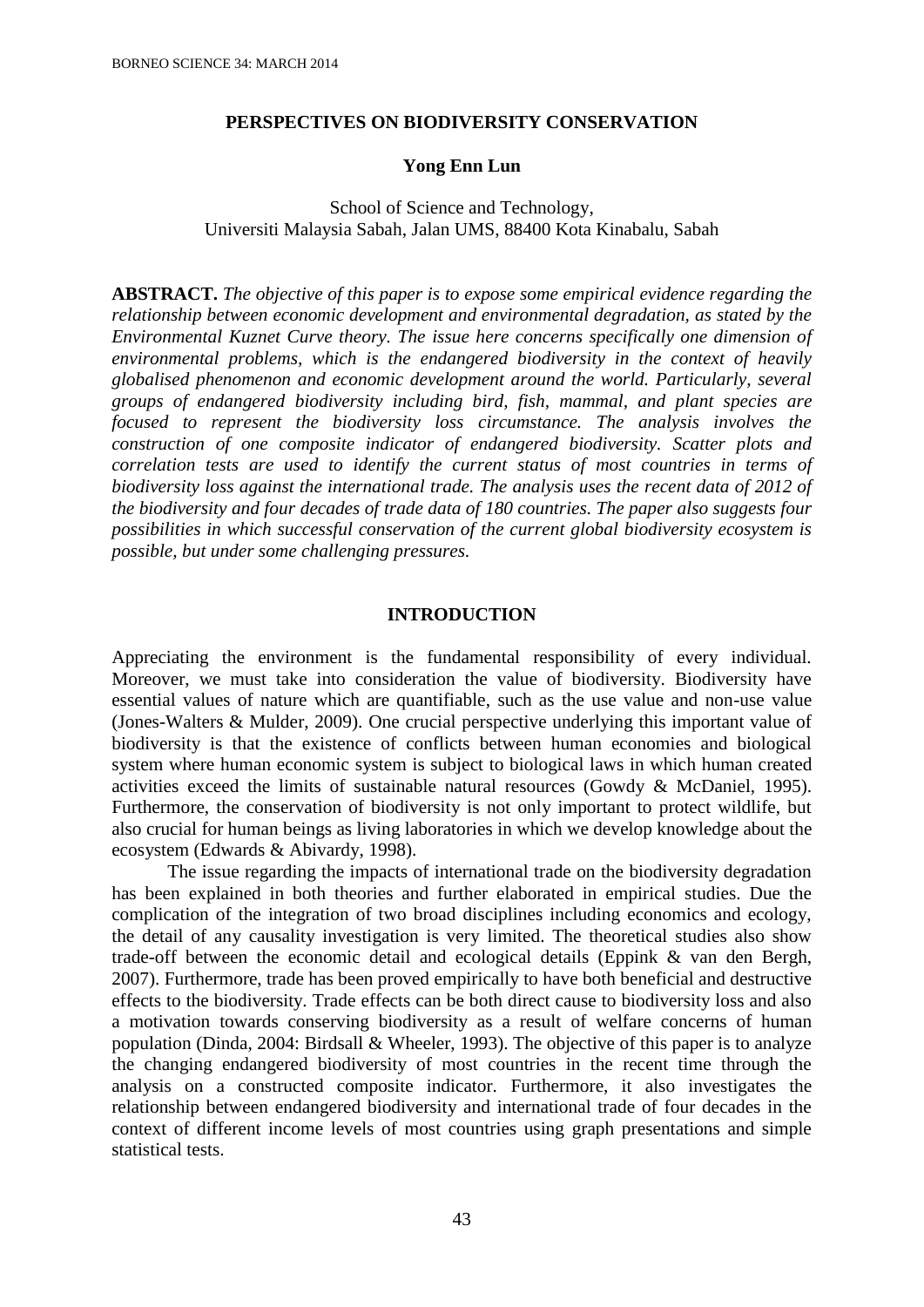## *Biodiversity and Sustainable Economic Development*

It is self-evident that economic activities around the world are the main contribution to the deterioration of mega-biodiversity, especially for trading purpose. The enquiry here concerns, if economic development will correct the problems associated with environmental degradation after one point or level of income as shown by the environmental Kuznet Curve, how sustainable is the world economy now and the future. Antoci, *et al*. (2005) explain that human intervention may correct the further degradation problem of biodiversity if a fixed point is reached with sufficiently low level of biodiversity species. This leads to agents' concerns to alleviate the problem due to their awareness of infinite welfare loss as the result of the degradation of biodiversity species. The fixed point is their estimation of the attractor, repell or a saddle point in a linear ecological dynamic system. Clausen and York (2008) predict a more specific investigation on the loss of fishery biodiversity shows that economic modernization has negative impact to the fish species and therefore economic growth could ultimately be unsustainable. It is also shown in a theoretical framework that international trade can alter the biodiversity species when comparative advantage rule applied and specialization takes place. Specialization of each trading partner is likely to focus on particularly type of biodiversity species, it will cause the sustainability of trade that depends on this resource to decline as this specific type of resource decline due to production specialization (Polasky, *et al*. 2004). In other words, the concentrated ecosystem habitat destruction may lead to unsustainable specialization in production for trade purpose in the future.

As income level of a country increases, it causes economic agents to be more concerns about their welfare loss due to biodiversity degradation as a result of production and trade, which potentially leads to unsustainable economic welfare. Most studies explore the causality aspect for this issue over the decades, while the exploration to the current status of the relationship among trade, income and biodiversity is crucial to see the extent these causalities have happened until the recent days. A question is deemed essential to answer in response to these explanations that concerns about the sustainability of the world economy in the context of declining biodiversity. How are the import and the export of trade over the past decades associated with the loss of biodiversity across countries in the global ecosystem nowadays?

### *Data and methodology*

The study concerns particularly to the appropriate measurement that reflects to the biodiversity aspect of environmental degradation. To achieve this objective, a composite indicator construction procedure is applied (OECD & JRC European Commission, 2008). Four endangered categories of biodiversity species are used to construct a composite indicator, including the endangered fish, bird, mammal, and plant species collected for the year 2012. The data used are obtained from World Development Indicator, the World Bank database. One of the steps in the procedure to emphasize here is that the sensitivity and uncertainty of the composite indicator is examined via repeating the construction process with different methods. For instance, the original data are reconstructed by min-max normalization and repeated by z-score standardization. Furthermore, the principal component method is used alternatively with the maximum likelihood method in determining the weight for aggregation, which is repeated with both ranking aggregation method and linear aggregation method. Basically, the construction process satisfies the rules and assumptions needed for a composite indicator (OECD & JRC European Commission, 2008).

This study focuses primarily on biodiversity taking into consideration the losses of species reported in the categories of fish, bird, mammal, and plant. Although this is not a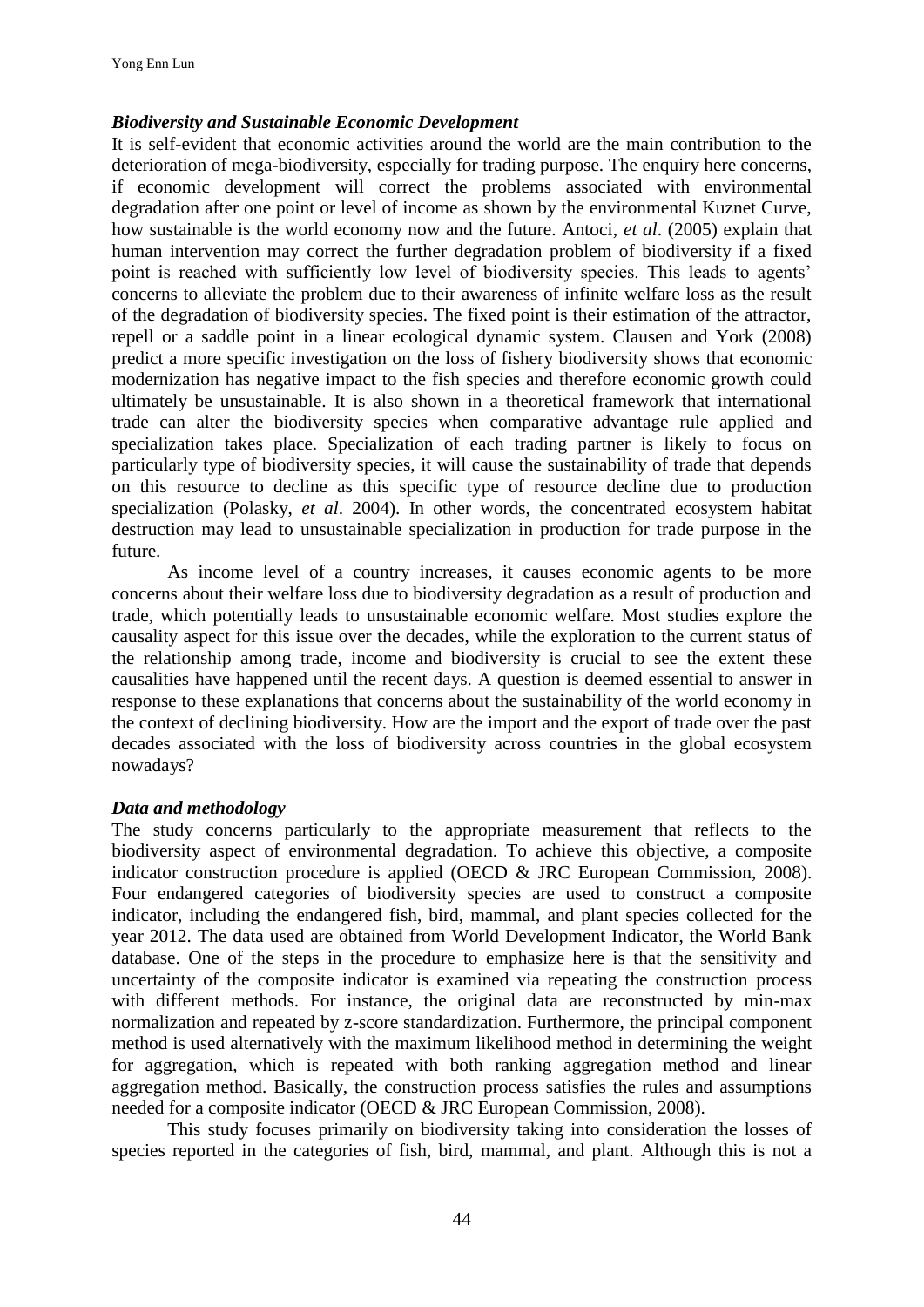comprehensive measure of biodiversity, but this composite indicator is used due to its approximation to the impacts of human economic activities on land and water resources.

## **RESULT AND ANALYSIS**

It seems unambiguous that countries with relatively rich biodiversity ecosystem will have bountiful habitats to sustain the living of various species. This is shown by the countries which are identified to have such natural endorsement, such as Indonesia, India, Brazil, Mexico and China. These countries are also ranked to be among the top ten countries with the richness of mammals, fish, and flowering plants (Paine, 1997) and also among the highest in terms of biodiversity loss shown in this paper. Nonetheless, in comparison with the Environmental Performance Index (EPI) in year 2012, India is categorized to have the weakest performance and China is found to have weaker performance, while Indonesia and Mexico are identified as moderate performers. These ranks by EPI are also associated with their current high biodiversity loss as shown in Figure 1. Nonetheless, further proof is needed to verifying the underlying factors. The EPI ranking shows Brazil as a stronger performer in the year 2012, while it has high ranking of biodiversity loss. This reflects the uncertainty associates with the measurement which requires details of both the economics and ecosystem. Table 1 shows the result of correlation test between the biodiversity and both import and export across 180 countries. Both export and import are found to have adverse relationship with the endangered biodiversity indicator, which is significant at 1 percent critical level. This is further illustrated using scatter plot, figure 2 and 3.



**Figure 1: Mega-diversity Countries with High Biodiversity Loss**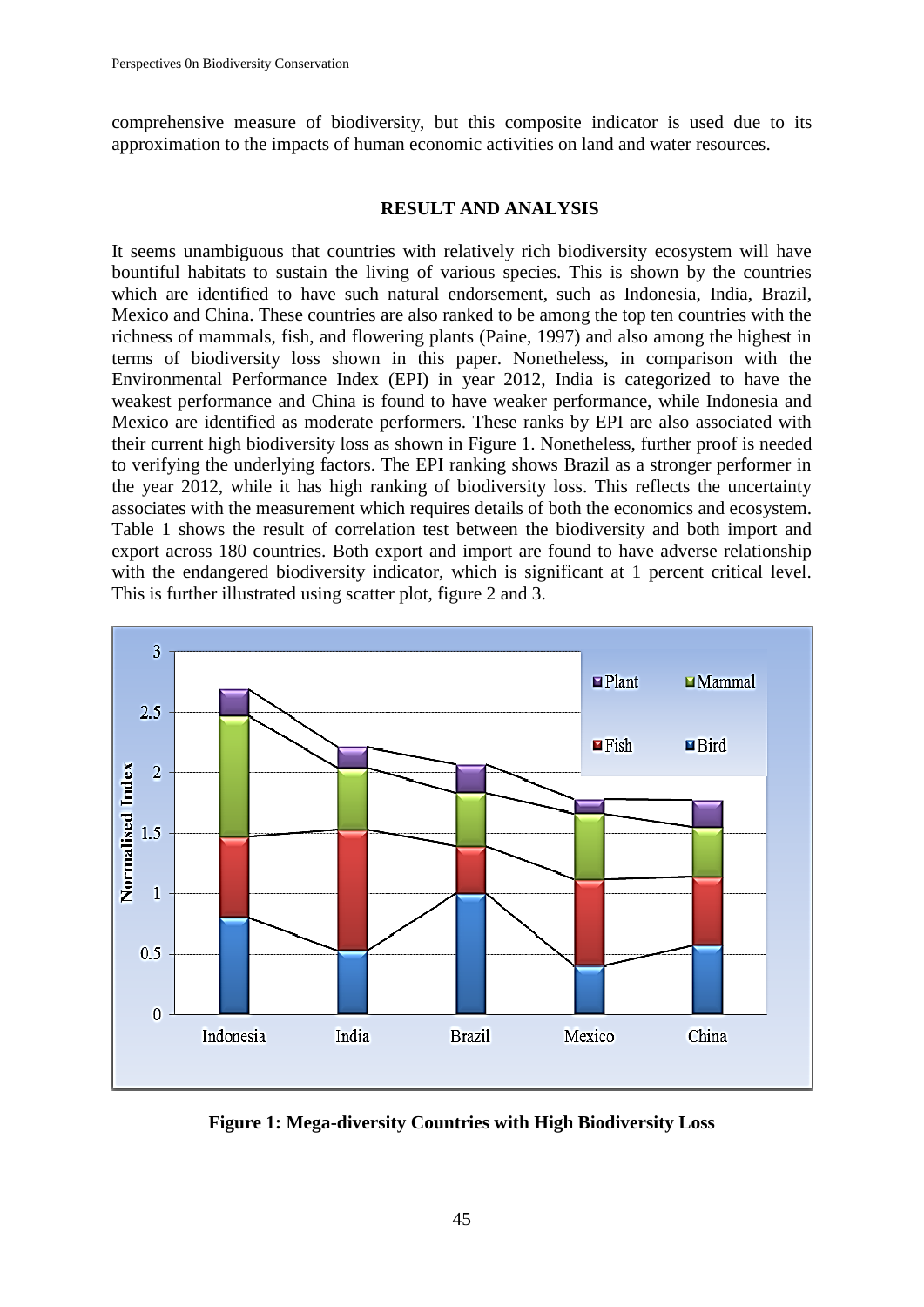|                    |               |  |  |  | Endangered Biodiversity CI & Endangered Biodiversity CI & |  |  |  |
|--------------------|---------------|--|--|--|-----------------------------------------------------------|--|--|--|
|                    | <b>Import</b> |  |  |  | <b>Export</b>                                             |  |  |  |
| <b>Correlation</b> | $-0.36$       |  |  |  | $-0.29$                                                   |  |  |  |
| value              |               |  |  |  |                                                           |  |  |  |
| t-stat.            | $-3.62$       |  |  |  | $-2.86$                                                   |  |  |  |
| <i>p</i> -value    | 0.0005        |  |  |  | 0.0000                                                    |  |  |  |

Note: Data are obtained from World Bank database. Import and export data are mean value for the 1972-2011 periods. The constructed endangered biodiversity composite index is for year 2012. The result is based on 180 countries.

Figure 2 and 3 are the scatter plots built to identify the current status of the countries which are ranked according to the biodiversity loss against both export and import indicators. The lowest the rank number means the highest the countries in terms of each particular indicator. It is suggested that the current status of the countries in the figures are likely to have rigid improvement in the next few decades due to four possible reasons.

- a. The evidence indicates that some countries which currently show high ranking of biodiversity loss have also relatively low average trade volume over the past forty years. However, the significantly negative correlation between trade and loss of biodiversity does not convey any meaning of causality. Indeed, it does not mean that high trade will improve biodiversity ecosystem and vice versa. Furthermore, the nexus of trade and biodiversity requires much more than simply some bivariate evidence because institutional factors can be crucial for cause and effect between trade and biodiversity, such as optimal market regulation and trade policy (Barbie & Bulte, 2004). According to the explanation by Ecchia and Mariotti (1998), effective international agreement regarding environmental issue can be formed via manipulation of institutional rules. Nevertheless, the aim towards international cooperation could be limited due to the currently aggressive development of world economy and population. As a result, it is expected that there will be a prolonging tendency of biodiversity degradation.
- b. The current statuses of biodiversity situation as depicted in Figure 1 and 2 might change over time with some expected directions. For example, Singapore is relatively low in biodiversity loss but relatively high in trade ranking, it seems impossible to move to the position with high rank of biodiversity degradation and relatively lower trade simply because it has relatively low biodiversity intensity compared to Indonesia, Brazil, and China. Nonetheless, it is possible to move to the upper right area in the figures which has lower trade volume as a result of biodiversity pressure from both domestic and global development. However, due to the need to sustain economic development of most countries which also involve the binding effects of some international trade agreements, biodiversity loss is expected to increase continuously and international trade is likely to increase or maintain at the current stage. Verboom, *et al*. (2007) via four alternative scenarios of 25 EU countries also show that most countries will face biodiversity degradation in the next two decades as a result of urbanization and stress factors. Thus, the need for sustainable economy itself can become one constraint to biodiversity conservation.
- c. The pressure of welfare loss due to biodiversity degradation will raise awareness and concern towards conserving biodiversity. Countries currently in the high ranking of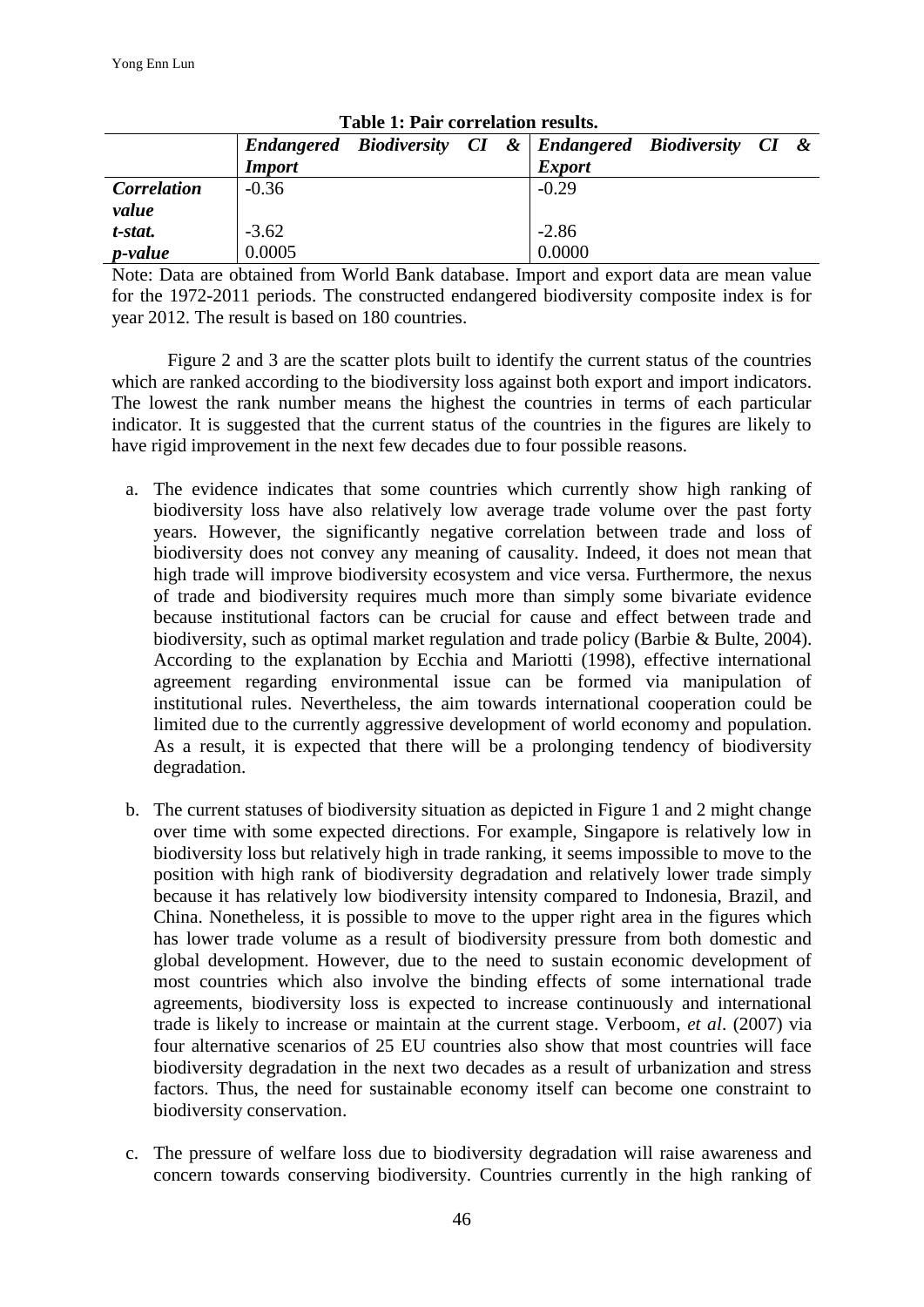biodiversity loss might have been pursuing the conservation plans. However, while increasing biodiversity loss can be fast, the task for conserving the biodiversity ecosystem can be time consuming. This would involve altering and shifting production to more biodiversity friendly approach. Moreover, strategy of implementation must be wisely devised such as a well integration between biodiversity problems with policies (Spangenberg, 2007). Nonetheless, prior to these moves leading to a better biodiversity ecosystem is the need for a constructive measurement of the biodiversity ecosystem, which is crucial for effective policy and strategy with the lowest opportunity costs. Nevertheless, it is usually incomprehensive in the way of incorporating both the details of economics and ecosystem. Further digestion for both dimensions of economics and ecosystem can make improvement to the biodiversity measurement, but limited by the difficulty of integrating details without triggering any complication and conflicts.

It is unclear to what extent the specialization in production has contributed to the loss of biodiversity in the sense that it is a diverse matter in terms of the causal relationship production, trade, and biodiversity degradation across the countries. Production by one sector can give rise of profit opportunity to other industries and therefore it will cumulatively become a stressful factor to the natural biodiversity. Specialization for production and trade by various sectors might also associate with certain geographical areas and this would give double or triple degradation effects to biodiversity. For instance, the mining industry is often found near tourism destinations in one area in China and therefore magnifies the impact to the biodiversity hotspot in one area in China (Huang, *et al*. 2011). In short, the microeconomic aspect of development within a country can be a constraint to biodiversity conservation and should be further investigated.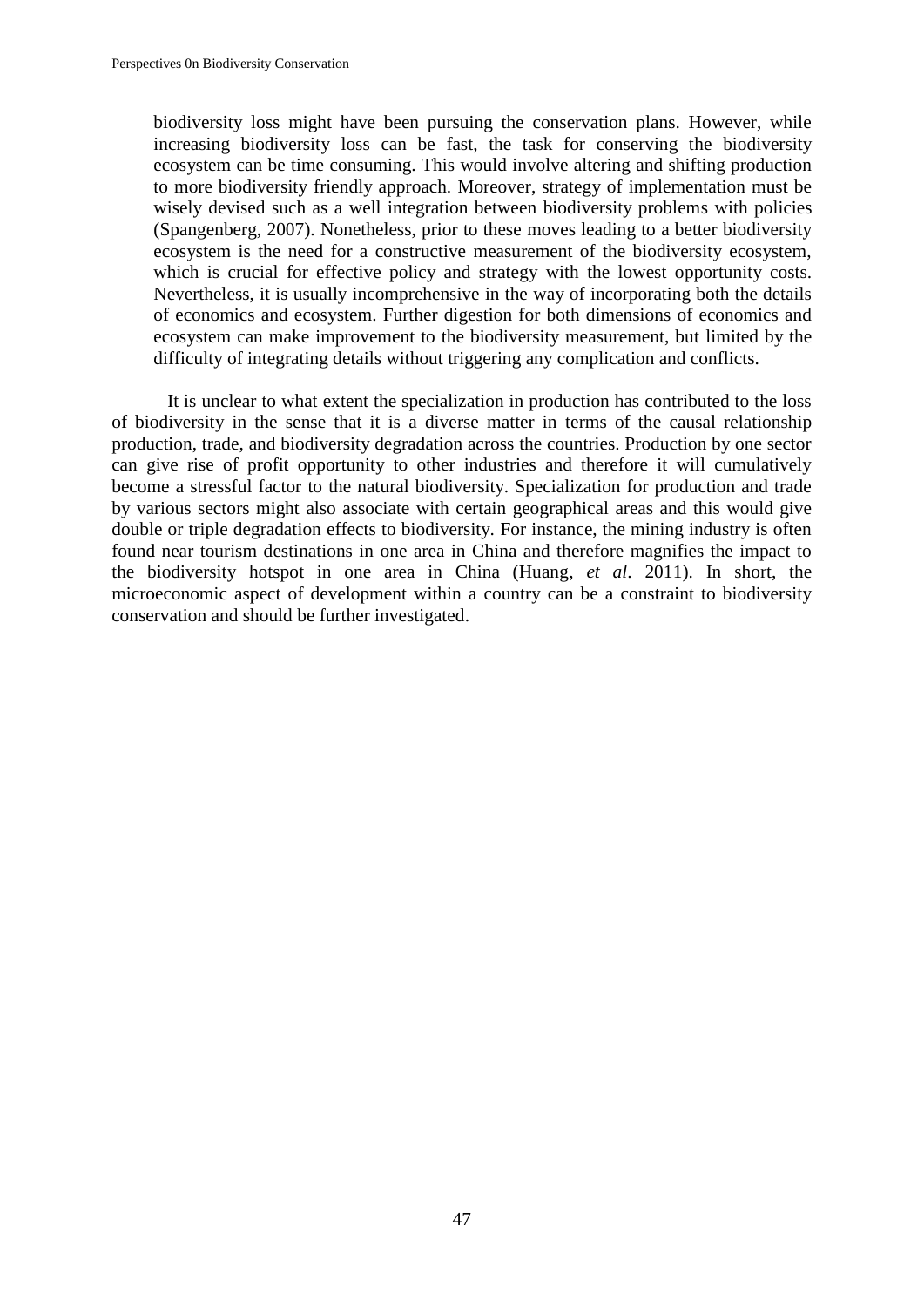

Note: The highest ranking of import is 170.9% of GDP (Singapore), while the lowest is 9.7% of GDP (Brazil). The lowest ranking of endangered biodiversity indicator is 100.0029 (Luxembourg), while the highest ranking is 100.7496 (Indonesia).

# **Figure 2: Link between import and endangered biodiversity.**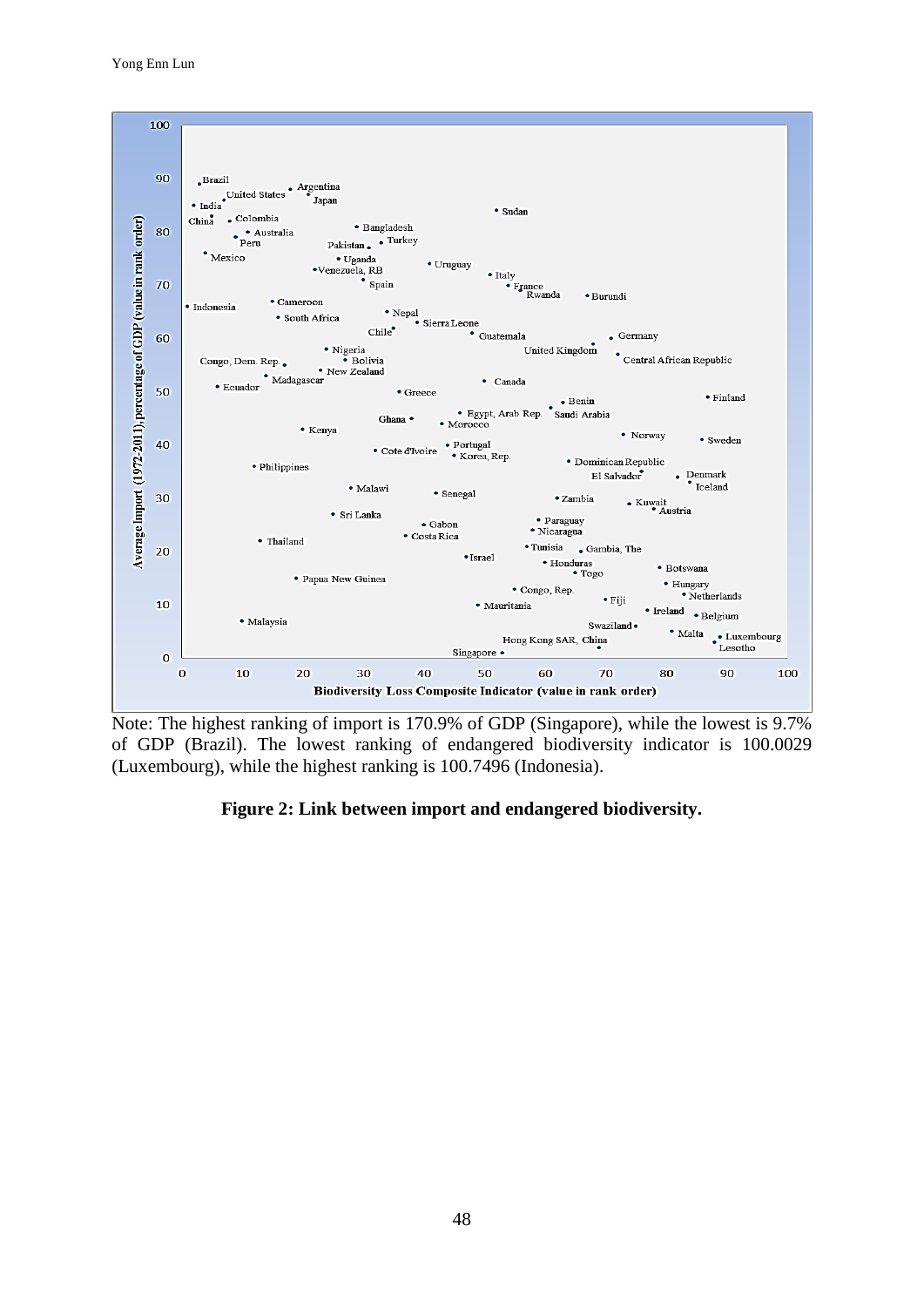

Note: The highest ranking of export is 179.9% of GDP (Singapore), while the lowest is 9.2% of GDP (Burundi). The lowest ranking of endangered biodiversity indicator is 100.0029 (Luxembourg), while the highest ranking is 100.7496 (Indonesia). Some countries are not shown in the figure to enhance vision effects.

# **Figure 3: Link between export and endangered biodiversity.**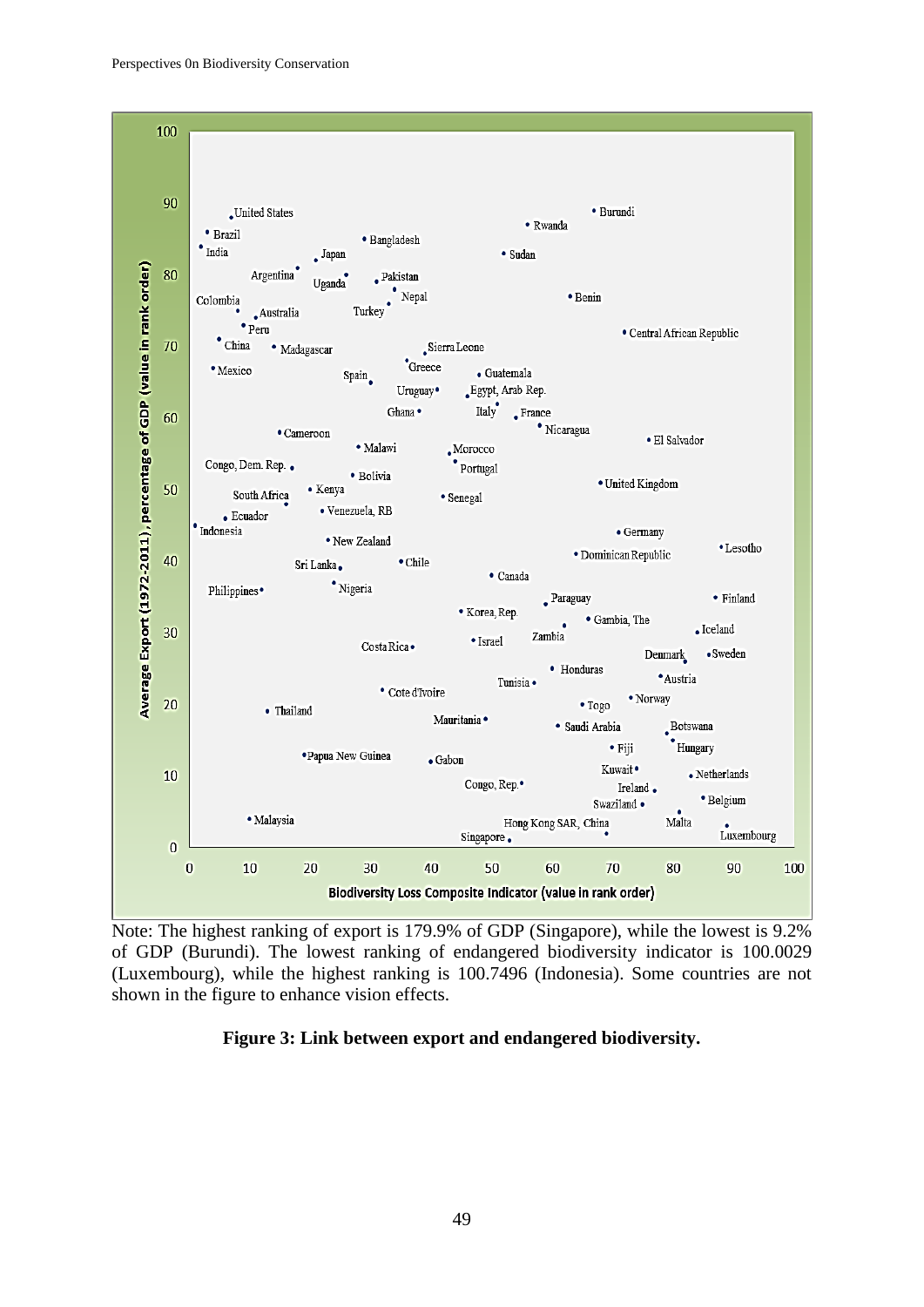### **CONCLUSION**

Biodiversity in the ecosystem is a matter of global concern and it is getting serious due to the upswing of human economic activities around the world. Global trades of goods and services are very diverse in the sense that it involves different countries, resources, cultures, people, currency, specialization, and institutional rules. Trades in the global economy have been claimed to be the reason for biodiversity degradation, while it has been defended as the motivating factor for correcting biodiversity loss. This paper has suggested that both ways are possible through revisiting the current status of most countries in terms of trade and biodiversity degradation as the literature have shown to have causality relationship. The causality is found notwithstanding in the literature, international trades over the past four decades are found to be opposite to biodiversity degradation of most countries. Indeed, countries with high ranking of biodiversity loss in the recent year have particular low in average trade over the past forty years. This finding consists of both developed and developing countries out of the 180 countries under observation, including some developing economies with aggressive production and trade in the decades, such as China, India, Brazil and Indonesia. Countries with both high trade volumes and biodiversity loss are seldom. It is suggested that the status where the countries are currently observed can be categorized diagonally in a XY plane in which the countries experience high trade but relatively low biodiversity degradation and vice versa. It is also shown that countries with high or low in both trade and biodiversity loss is seldom the case. Moreover, the countries which are currently high in biodiversity loss will have the difficulty to restore their biodiversity ecosystem against international trade. The major reason to this proposition is due to the upswing development of world economies and trade. Moreover, it has been a difficult task of integrating between policy and strategy in which this is subject to institutional rules which have to be manipulated to achieve international cooperation to correct the global ecosystem problem globally. The limitation in this study is the limited scope of the biodiversity degradation indicator constructed in this study, which it reflects more about species loss of birds, mammals, fish, and plant until the recent year 2012. The relative high or low in the ranking of the biodiversity loss composite indicator is subject to the richness of biodiversity that the countries have. For example, Indonesia rainforest is a mega-biodiversity habitats which reported loss can also be high for reasons that need further analysis, while Singapore is much less in biodiversity endorsement and therefore it is typical to show lower report of biodiversity loss. Further work is needed to explore both the detail of ecosystem and economic system related to this issue in order to develop a more comprehensive measure of biodiversity environment.

### **REFERENCES**

- Antoci, A., Borghesi, S., & Russu, P. 2005. Biodiversity and Economic Growth: Trade-offs Between Stabilization of the Ecological System and Preservation of Natural Dynamics. *Ecological Modelling,* **189**: 333-346.
- Barbier, E. B. & Bulte, E. H. 2004. Introduction to the Symposium on Trade, Renewable Resources and Biodiversity. *Journal of Environmental Economics and Management,*  **48**: 883-890.
- Birdsall, N. & Wheeler, D. 1993. Trade policy and industrial pollution in Latin America: where are the pollution Havens? *Journal of Environment and Development*, **2**: 137- 149.